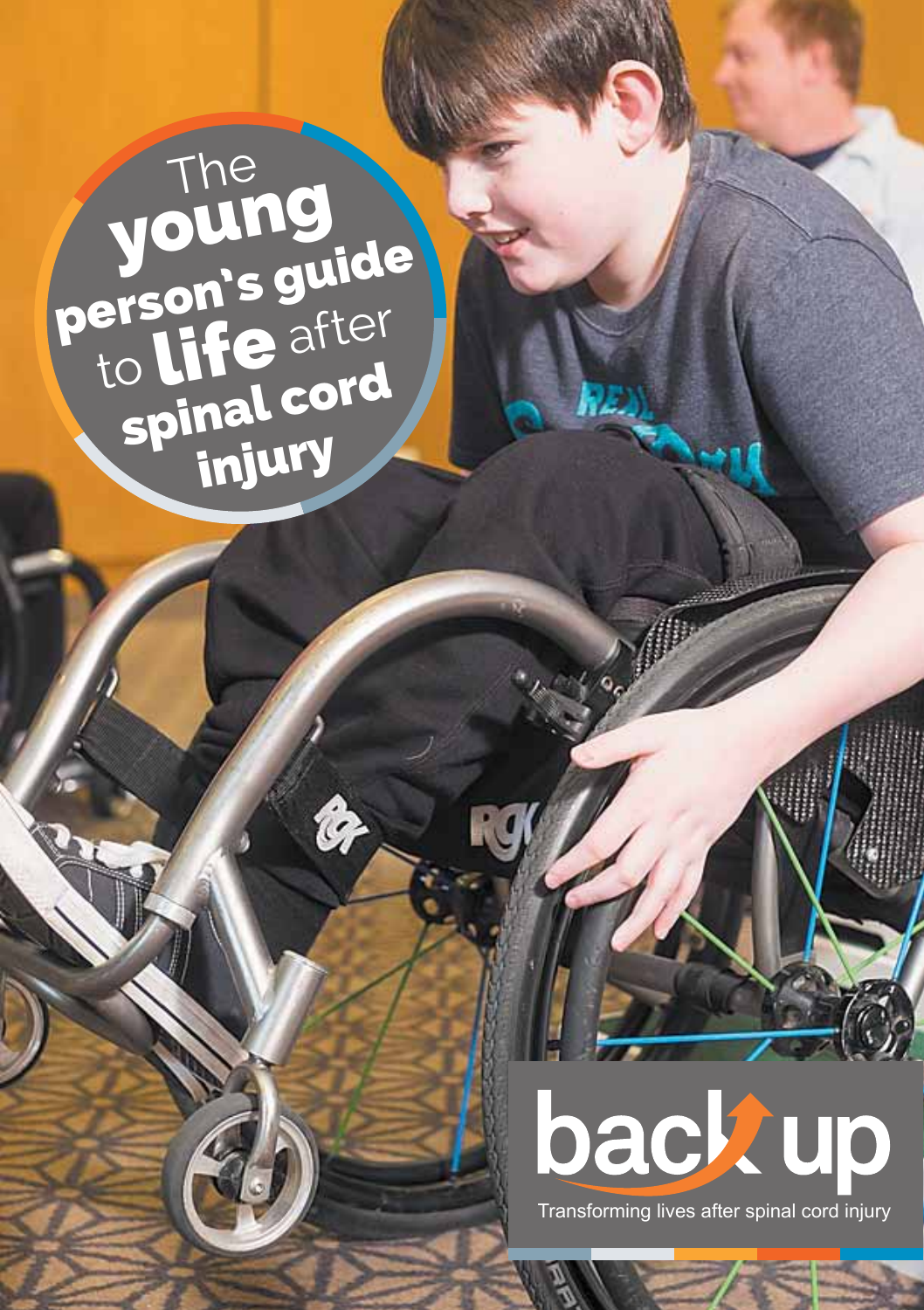# **Hello**

At Back Up we know that a spinal cord injury can be hard for you and for those around you, but we believe it shouldn't stop you living life to the full. That's why we are here.

By reading on, you will hear how children and young people have felt after their injury and how Back Up has made a difference to their lives. Learning new wheelchair skills, pushing your boundaries on activity courses, talking to someone who has been there and feeling happier at school are all the things we can help you with. We are here for your family too.

## Telephone support

If you are happy for us to contact you, we would like to stay in touch. Tim, Michael, Andy A or Andy M, who are all spinal cord injured, can give you a call every couple of months or a few times through the year to see how you are getting on.

## **Wheelchair** skills training

Do you want to feel more confident in your chair, learn how to go down kerbs or use your chin control? We run training sessions for children and young people at spinal centres, hospitals and on our courses. Wheelchair skills trainers, who are spinal cord injured themselves, teach you these skills.

I learnt how to do a back wheel balance without falling and how to go over rough surfaces. My tippers are still off!" Mia, 9, incomplete

It's much better now that I can use my chin control. I am more independent. I'm not getting pushed anywhere by anyone." Joe, 17, injured at C1

**Bolt Burdon** Kemp

Spinal Injury Lawyers

Thank you to Bolt Burdon Kemp who kindly sponsor our wheelchair skills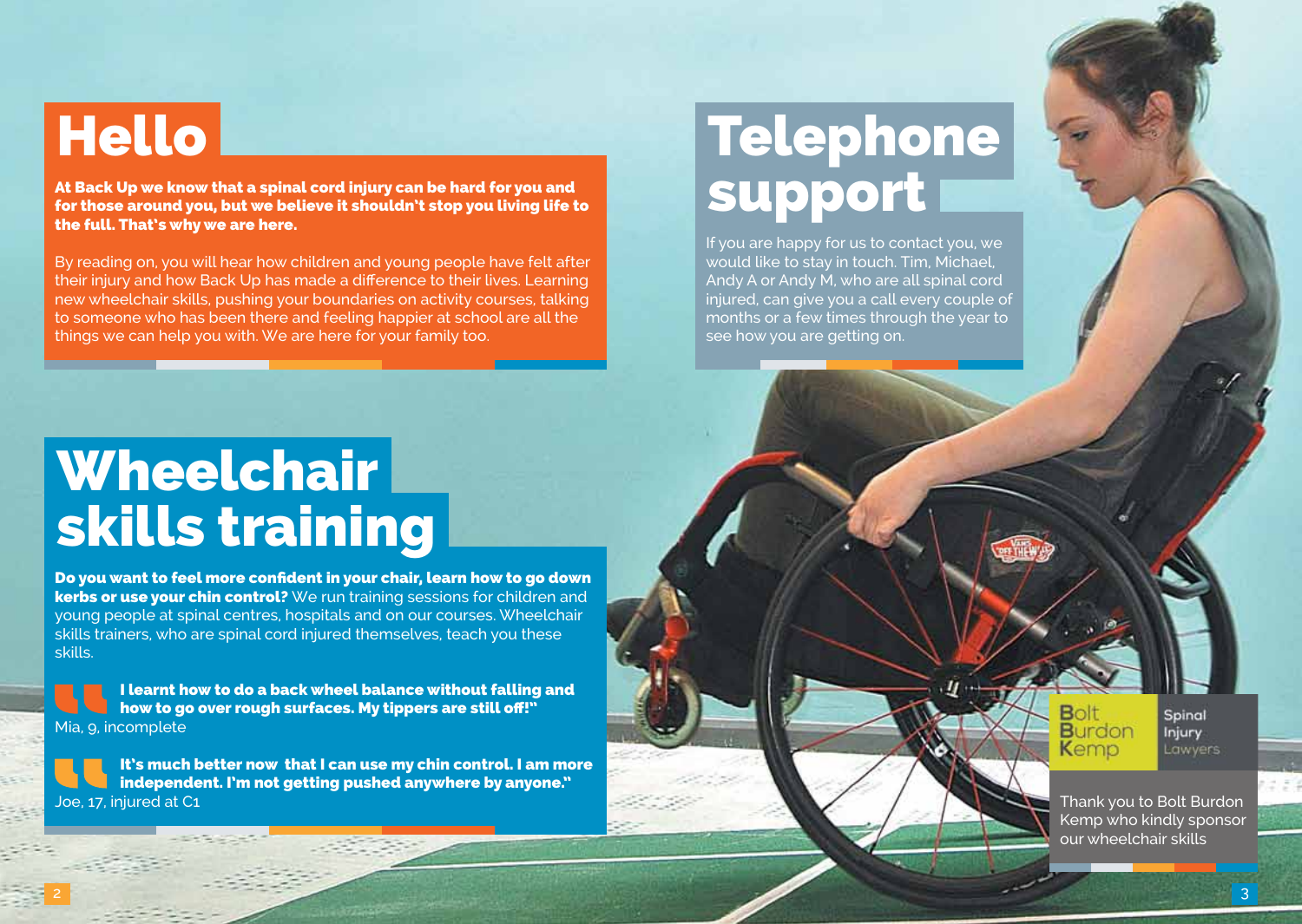## Talking to someone in your situation



We can put you in touch with a mentor — someone who has been in a similar situation to you, whether that's injury level or age. You can talk to them every week for a couple of months about anything you are struggling with as Joe, 17 years old, explains:

Everything changed when I had my spinal cord injury. I couldn't move at all and needed help to breathe. My day to day routine was not good. Sleep. Watch TV. Try not to get upset. Back Up put me in touch with Matt who had been through a similar experience. He lives on his own, has a good job, and has been skiing. Seeing him gave me and my family hope. I realised that I could do something with my life."

We can match your parents, carer or sibling with another relative of a child with a spinal cord injury who can offer a listening ear.



5

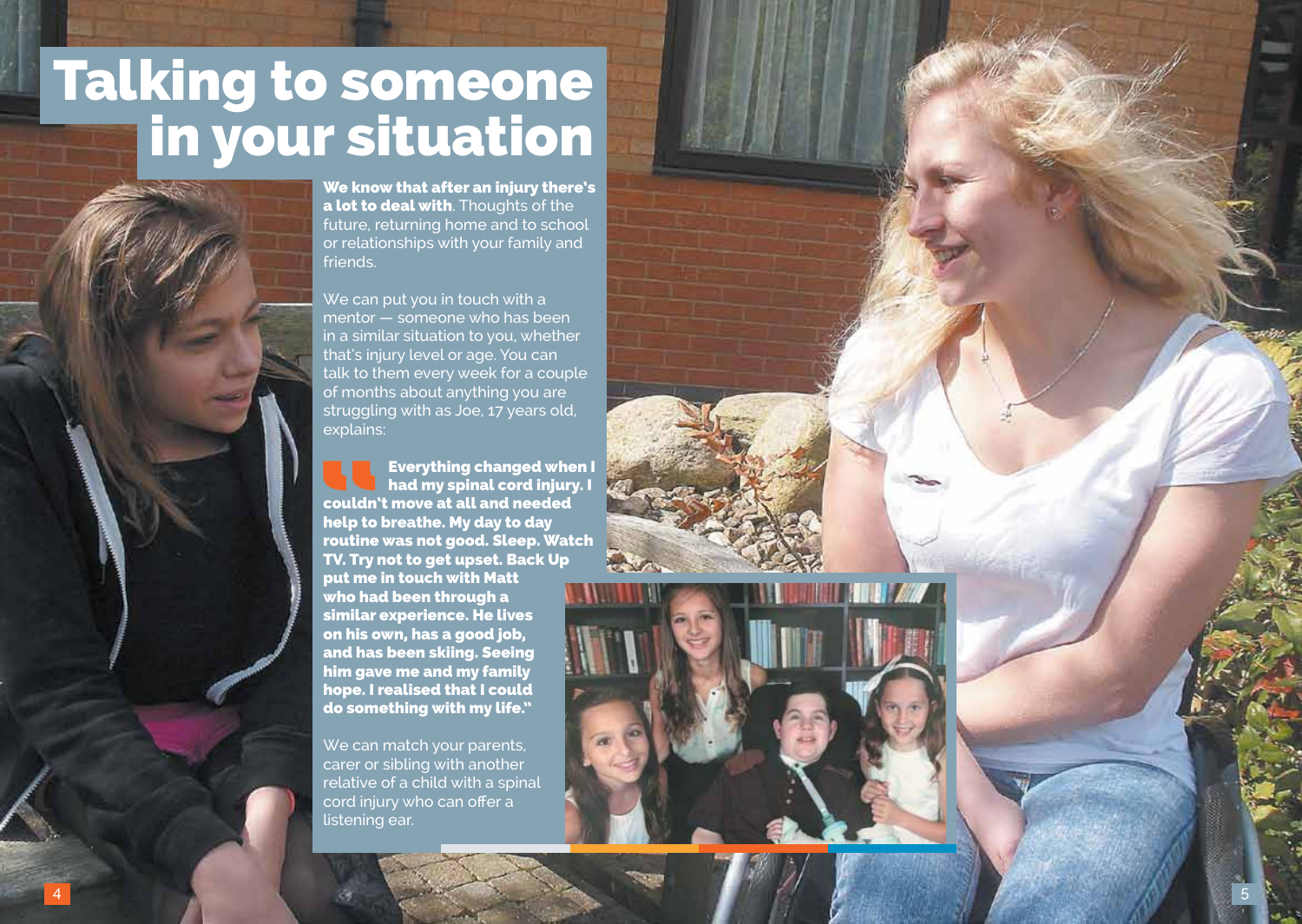### **Courses**

Do you fancy trying exciting new activities like canoeing, climbing, abseiling and wheelchair skills, while meeting new friends? On a Back Up course you can do all this and more, whatever your level of injury. It is a safe, fun and supportive environment to take part in some wheelchair sports and games.

When Ashleigh was 14 she fell from her horse, injuring her spinal cord at T6. At 16 she went on the activity course in the Lake District and doing so made her realise what is possible in life:

After my injury I went through depression. I self harmed. Everything turned upside down. I was angry at myself. I was dependent on everyone. It made me feel useless. Then I went on a Back Up course. It helped me loads. Lots of people were there who were injured longer than I had been. They had been in my position but had made progress and were a lot different. It gave me hope that everything would be OK. Now life feels more normal. It doesn't seem different any more. Back Up was so essential in that. They helped so much."

Eng





 $\frac{1}{2}$   $\frac{1}{2}$   $\frac{1}{2}$   $\frac{1}{2}$   $\frac{1}{2}$   $\frac{1}{2}$   $\frac{1}{2}$   $\frac{1}{2}$   $\frac{1}{2}$   $\frac{1}{2}$   $\frac{1}{2}$   $\frac{1}{2}$   $\frac{1}{2}$   $\frac{1}{2}$   $\frac{1}{2}$   $\frac{1}{2}$   $\frac{1}{2}$   $\frac{1}{2}$   $\frac{1}{2}$   $\frac{1}{2}$   $\frac{1}{2}$   $\frac{1}{2}$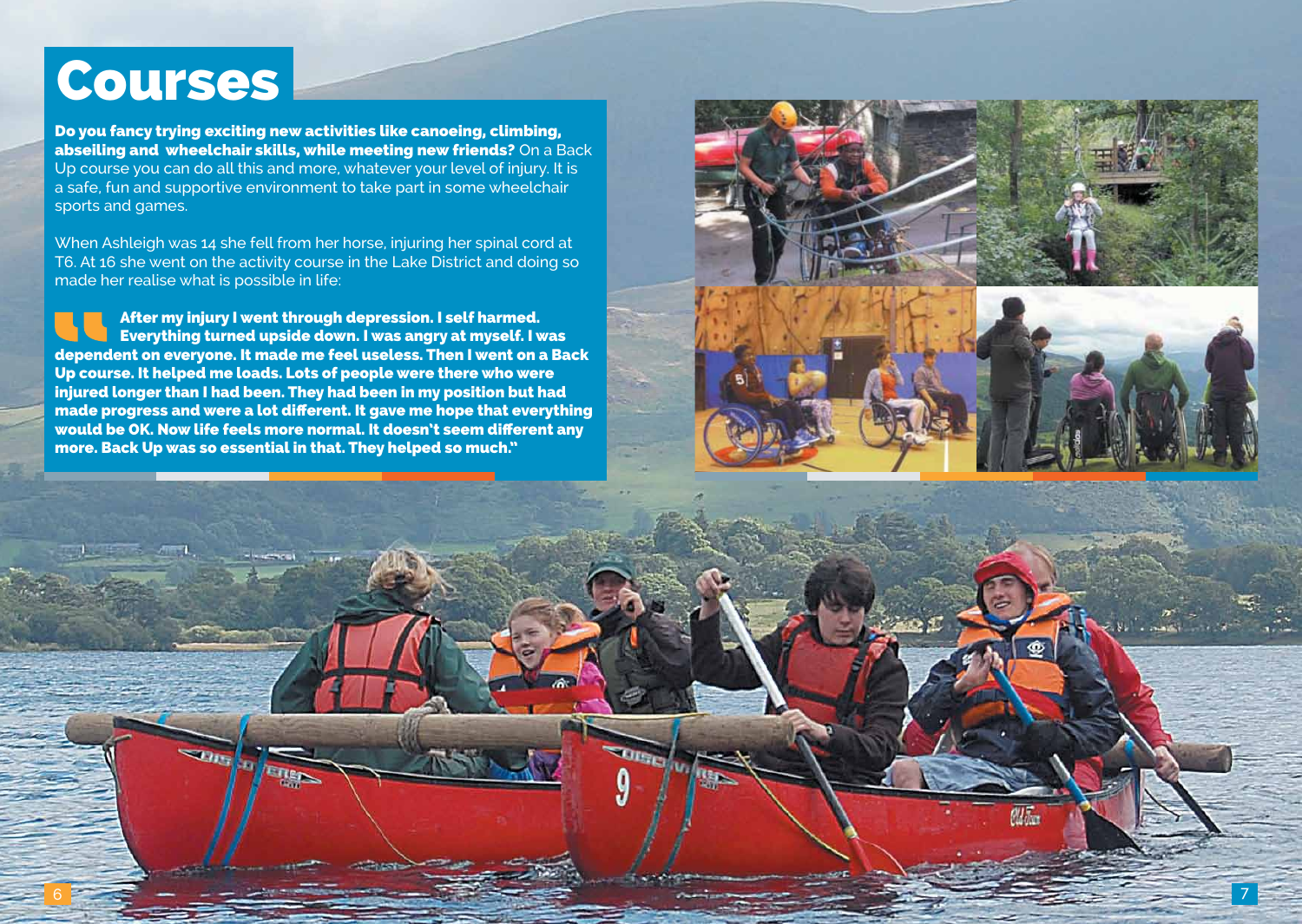## Back to school

It is your right to be included in everything at school.

We understand it can be scary going back to school and there is a lot to think about. We are here to support you, your family and your teachers to

help make it easier. People with spinal cord injury can talk to your teachers and friends to prepare for your return.

Ben (right) contracted Transverse Myelitis when he was 5. He is injured at T2-T8 and is able to walk. He was happy when Back Up visited his school:

I'm now less embarrassed about people seeing my foot strap and knowing about my illness because Ella wasn't worried about people seeing her in a wheelchair."

We can help you feel more confident at school, make sure your teachers listen to you more and talk to you about what is possible in life.



We talked about school, trips, independence and personal care. Kevin was really good. He was backing Mum up as things have been difficult with talking to people and getting stuff done. I feel the meeting went well." Callum, 11, injured at C8

Back Up visiting my school has made things better. The school know what to do with me now. They didn't know what to do when I fell out of my chair. They would panic, but now they tip my chair back and help me get in. The school listen to me more now. They understand that things can be hard." Kaitlan, 15, injured at C2-C3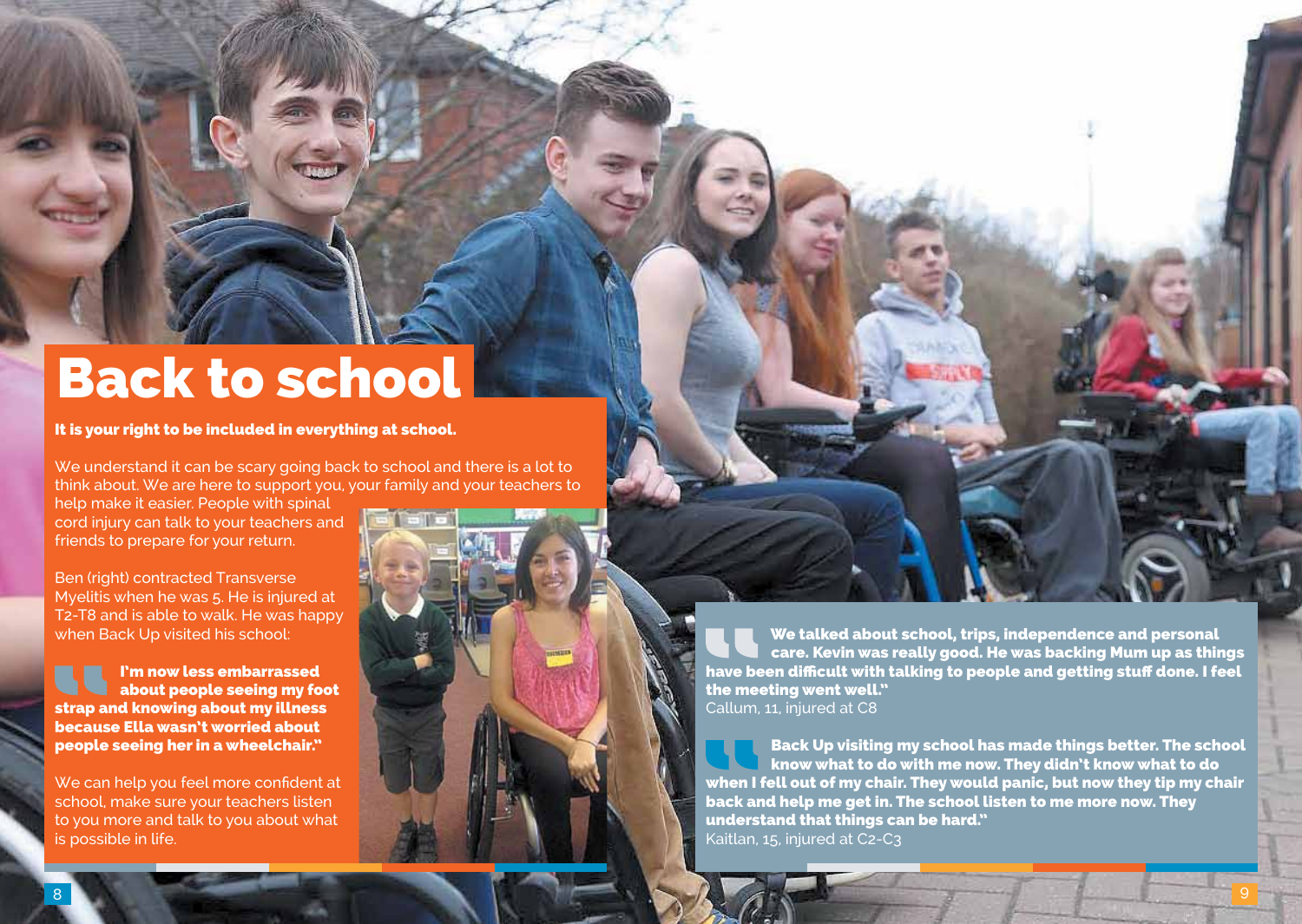# Volunteering with Back Up

Often it is best to be supported by someone like you. That's why young people with spinal cord injury help others at Back Up.

When Yasmin, 15, went on our activity course she met Lauren, our young wheelchair skills trainer:

I found that Lauren was the perfect person to talk about my experience and any problems that could happen in the future because of my disability."

Back Up made me more independent by teaching me wheelchair skills. Once you have those skills, they never go. I wanted to give back so now I teach skills to other young people." Ashleigh, 16, injured at T6, young wheelchair skills trainer

If you are thinking of taking on a new challenge, learning new skills and helping other young people to get the most out of life contact Beth today on 020 8875 1805 or beth@backuptrust.org.uk

We want to hear from you! What can Back Up do better for children and young people with spinal cord injury?

Back Up is here to help you get the most out of life. Our partners at Aspire offer practical services which we recommend. Aspire can help with questions about housing and assistive

technology. They run a free Welfare Benefits Advice Service and Aspire Grants can help you buy equipment like a wheelchair. With your permission we will put you in touch with Aspire. www.aspire.org.uk

**Aspire**